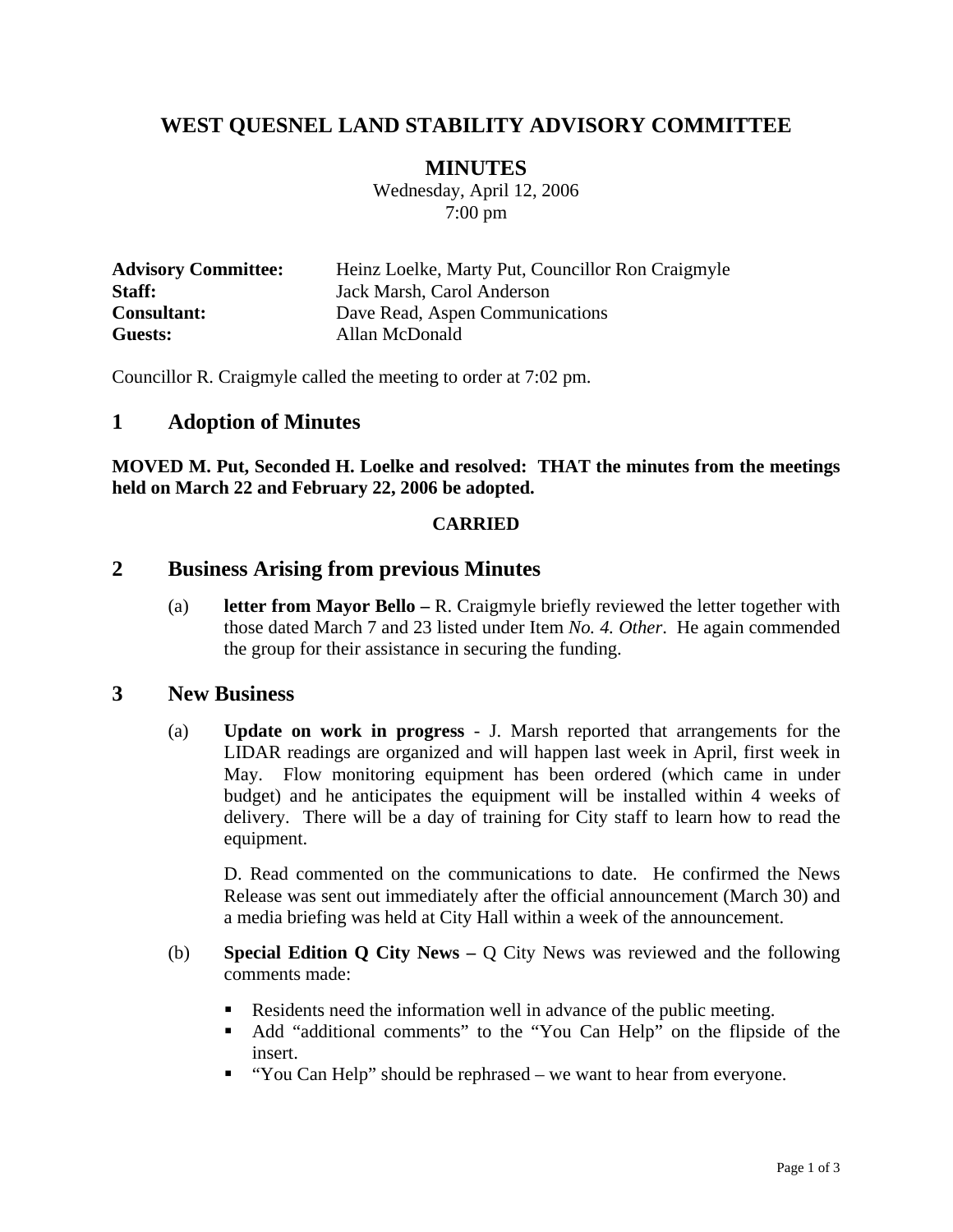- Point out the "You Can Help" at the public meeting sign in and encourage everyone to leave a copy or mail one back to City Hall – refer to this sheet as well during the presentations.
- *D. Read and C. Anderson to update* changes discussed.
- (c) **Backgrounder, Fact Sheet and FAQ** Reviewed. D. Read noted these documents have been updated to reflect and relate to the 2006 work plan – the funding commitment by the province.
	- Add FAQ to the delivery in the Q City News and point out availability of information – Rec Centre, Arena, City Hall and website.
- (d) **Public Meeting / Open House** *D. Read working on public meeting*. R. Collins and N. Polysou will be in attendance plus a representative from Terasen Gas has been advised of the meeting. Venue has not yet been confirmed – if Voyageur is unavailable, check into Riverview School (*Carol to follow up*). Reviewed draft work plan attached. The following suggestions were made:
	- Encourage people (neighbours) to drop in. Give them the option of staying 20 minutes or 2 hours – open house begins at 5 pm with a brief meeting at 7 pm. Encourage them to ask questions.
	- Important points to make the provincial government is supportive of our efforts and that a sophisticated work plan is in place.
	- Important points to make when discussing with public we need the science in order to come to a workable resolution.
	- Add the following to the Q City News "The intent is to deliver an open house from 5 pm to 9 pm on May 18 with a short program of presentations at 7 pm. The presentation program should be about 30 minutes total with an emphasis on an outline of the work plan for 2006."
	- *C. Bernier* will be asked to represent the WQLSAC as spokesperson at the public meeting.
	- Both N. Polysou (AMEC) and R. Collins (URBAN) have their own station (with pen and paper)
	- Advertise on the radio as well.
	- Have supply of documents (Background, FAQ, Fact Sheet) available at the meeting AS WELL AS Water Conservation Brochures.
	- Special invites to the public meeting with a copy of the Q City News to Dick Harris, Bob Simpson, Ida Chong, newspapers, radio, and out of town property owners.

## **4 Other**

- Reviewed correspondence attached.
- (e) March 30, 2006 D. Read received a telephone call from Maxine Koppe (NCMA) re their resolution – discussed.
- R. Craigmyle recently met with both Dick Harris and Bob Simpson. Both would like to be copied on all relative correspondence, minutes, etc. and notified of any meetings, public or committee.